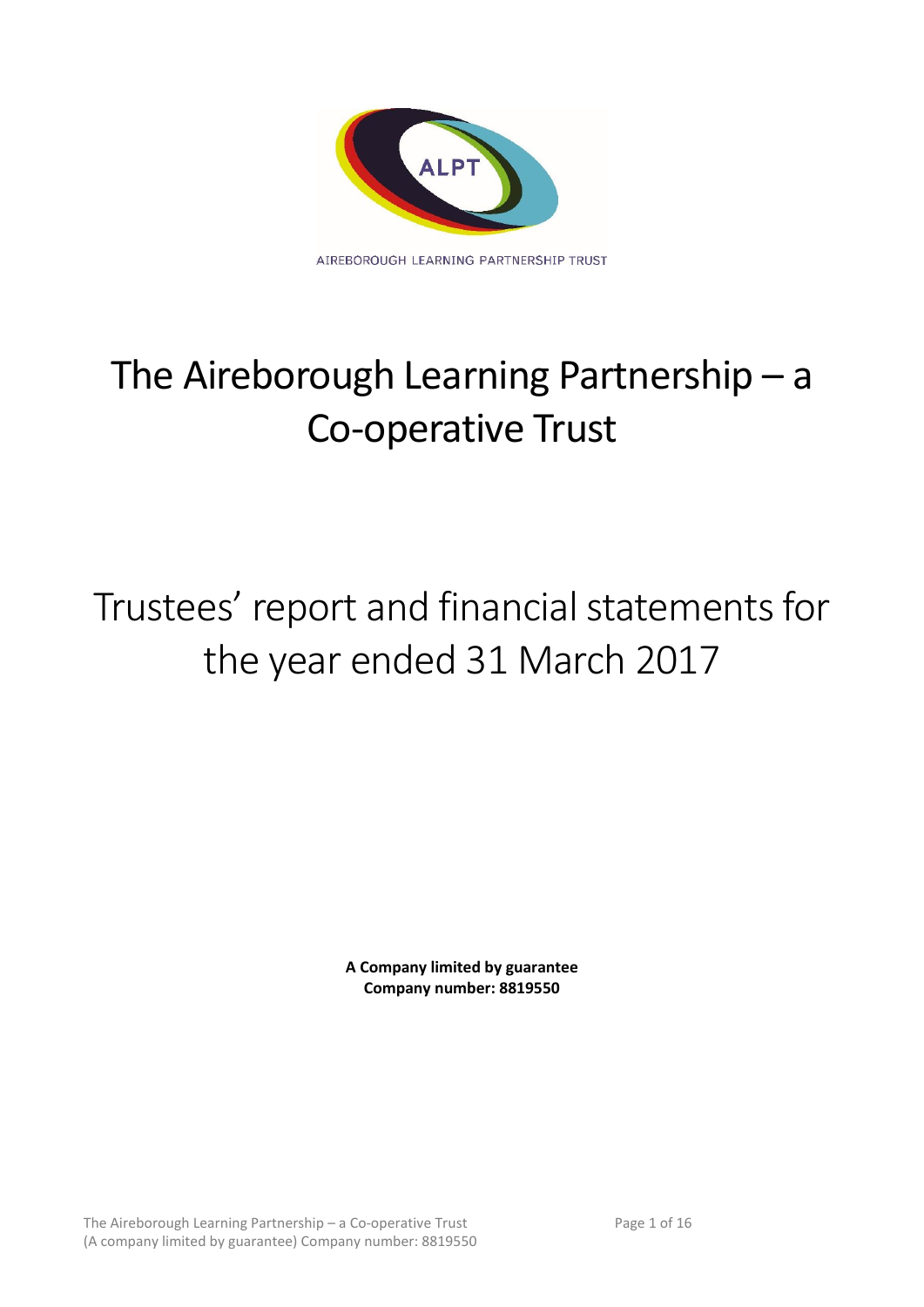## Contents

| Report of the Trustees (incorporating the Directors' report) for the year ended on 31 March 20176          |
|------------------------------------------------------------------------------------------------------------|
|                                                                                                            |
|                                                                                                            |
|                                                                                                            |
|                                                                                                            |
|                                                                                                            |
|                                                                                                            |
|                                                                                                            |
|                                                                                                            |
|                                                                                                            |
|                                                                                                            |
|                                                                                                            |
|                                                                                                            |
|                                                                                                            |
|                                                                                                            |
|                                                                                                            |
|                                                                                                            |
|                                                                                                            |
|                                                                                                            |
|                                                                                                            |
| Another local primary school has sought to join the ALPT as a partner school which will strengthen our     |
|                                                                                                            |
|                                                                                                            |
|                                                                                                            |
| Statement of financial activities, incorporating the income and expenditure account, for the year ended 31 |
|                                                                                                            |
|                                                                                                            |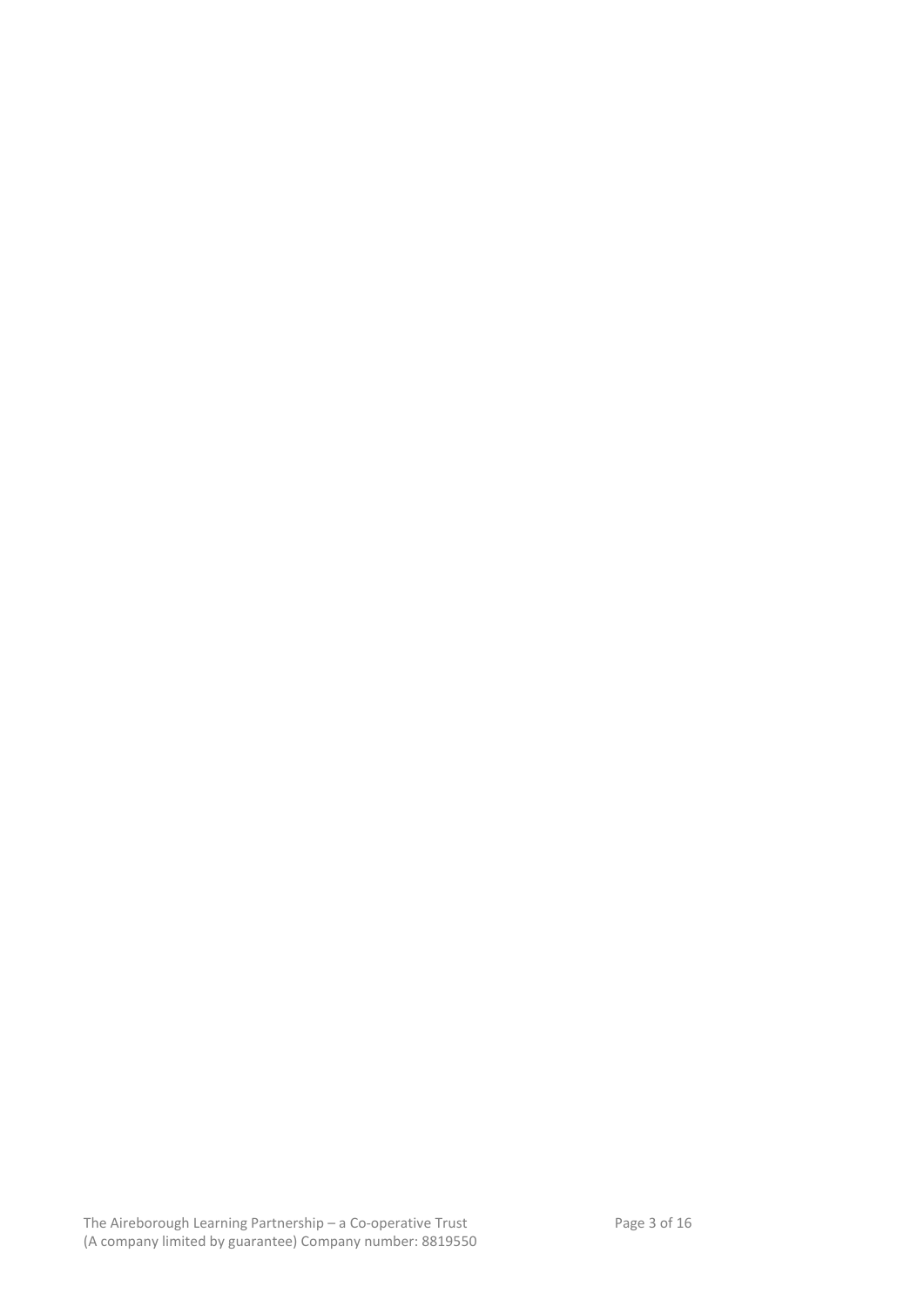# <span id="page-3-0"></span>**Legal and administrative information**

| <b>Company registration number</b> | 8819550                                                                                                                                                                                                                                  |                                                                    |
|------------------------------------|------------------------------------------------------------------------------------------------------------------------------------------------------------------------------------------------------------------------------------------|--------------------------------------------------------------------|
| <b>Registered office</b>           | <b>Guiseley School</b><br><b>Fieldhead Road</b><br>Guiseley<br>Leeds<br><b>LS20 8DT</b>                                                                                                                                                  |                                                                    |
| <b>Trustees</b>                    | <b>Alison A Anslow</b><br><b>Simon D Armstrong</b><br>Julie Beardwell<br>Maxine G Bell<br>Veronica H Dandy<br>Alun J Davies<br>Paul R Dickinson<br>Kirsten J Finley                                                                      | <b>Appointed/Resigned</b><br>during the year on:                   |
|                                    | Shelagh Henderson<br><b>Rachel Hutton</b><br>Jason King<br>Anne Lawton<br>Dawn M Lowry<br>Delia Martin<br>Paul F Morrissey<br><b>Andrew Mottram</b><br>Dale Norris                                                                       | Resigned 31 Aug 16<br>Resigned 23 Jan 17<br>23 Jan 17<br>23 Jan 17 |
|                                    | <b>Shirley Parks</b><br><b>Heather L Pinches</b><br>Lisa Piotrowicz<br>Jennifer J Place<br><b>Michael K Purches</b><br>Jennifer A Rivas Pérez<br>Caroline E Sibson<br>Simon R Toyne<br>David JM Winters                                  | Resigned 23 Jan 17<br>Resigned 07 Jul 16                           |
| <b>Company Secretary</b>           | <b>Catherine A Beaton</b>                                                                                                                                                                                                                |                                                                    |
| <b>Solicitors</b>                  | <b>DWF LLP</b><br>1 Scott Place<br>2 Hardman Street<br>Manchester<br><b>M33AA</b>                                                                                                                                                        |                                                                    |
| <b>Member Schools</b>              | <b>Guiseley School</b><br><b>Guiseley Primary School and Aireborough</b><br>Children's Centre<br>Queensway Primary School and Aireborough<br>Children's Centre<br>Rawdon Littlemoor Primary School<br><b>Rufford Park Primary School</b> |                                                                    |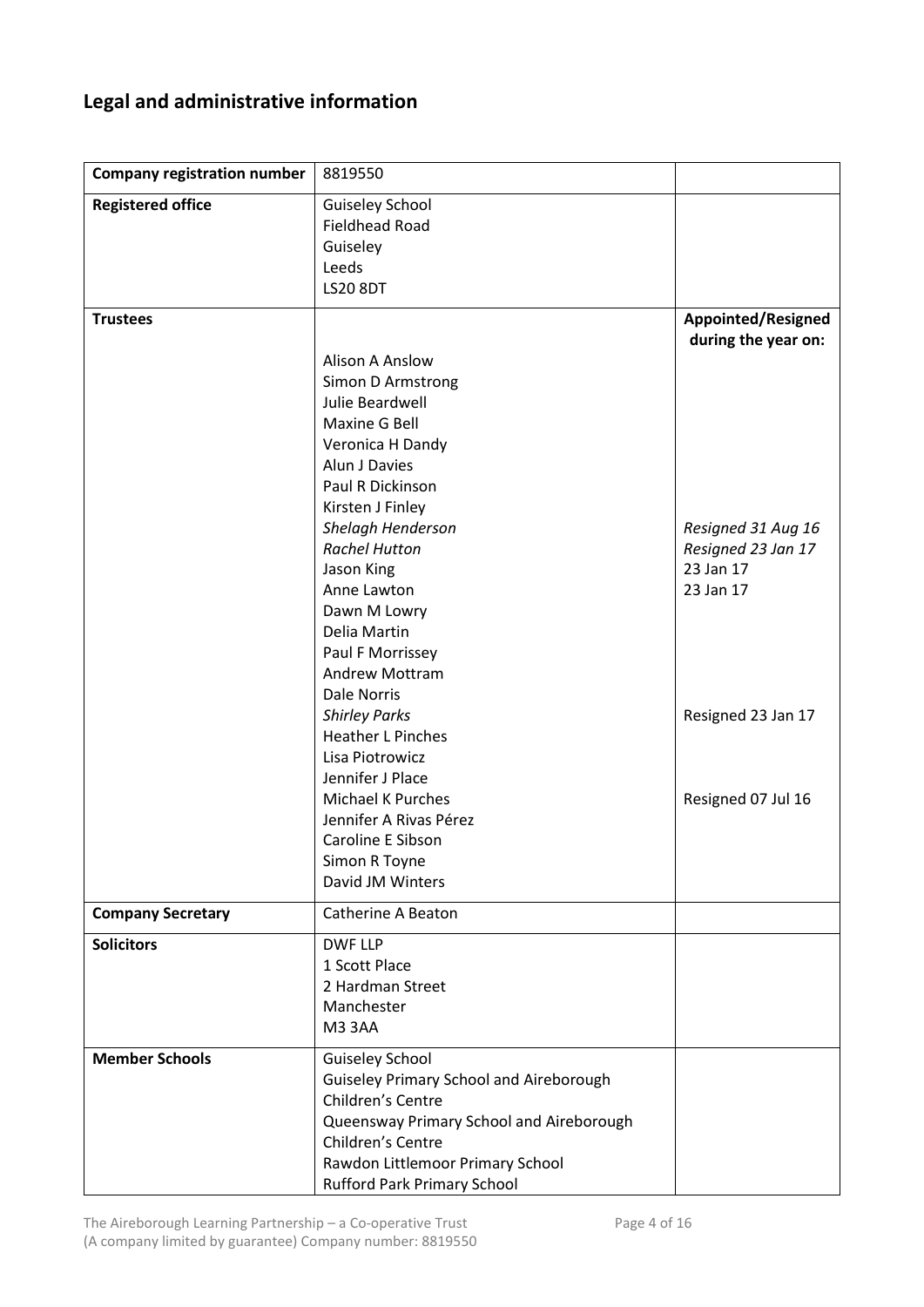|                              | <b>Tranmere Park Primary School</b><br>Yeadon Westfield Infants School<br>Yeadon Westfield Junior School                |  |
|------------------------------|-------------------------------------------------------------------------------------------------------------------------|--|
| <b>Partner Schools</b>       | <b>Benton Park School</b><br>Hawksworth C of E Primary School<br>NW SILC<br>Rawdon St. Peter's C of E VC Primary School |  |
| <b>Partner Organisations</b> | Aireborough Children's Services<br>Leeds City Council<br><b>Leeds Trinity University</b>                                |  |
| <b>Co-operative Partner</b>  | SA Soccer Ltd. (Previously 5's Soccer Yeadon Ltd.)                                                                      |  |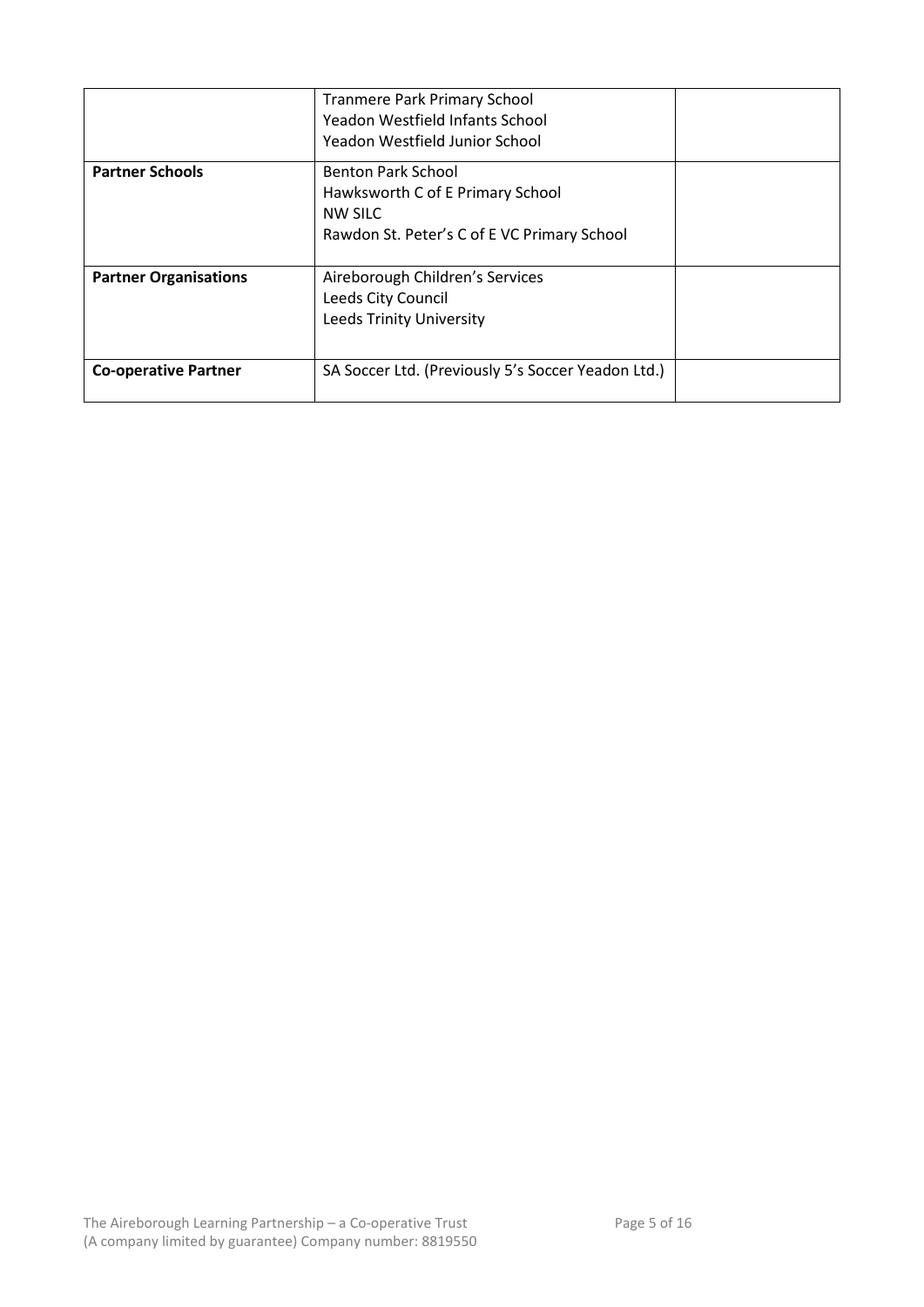### <span id="page-5-0"></span>**Report of the Trustees (incorporating the Directors' report) for the year ended on 31 March 2017**

The Trustees present their report and financial statements for the year ended 31 March 2017. The Trustees who are also directors for the Aireborough Learning Partnership Trust (ALPT) for the purposes of company law and who served during the period and up to the date of this report are set out on page 3.

#### <span id="page-5-1"></span>**Structure, governance and management**

#### <span id="page-5-2"></span>**Company and charity status**

The Aireborough Learning Partnership – a Co-operative Trust is a charitable Trust and company limited by guarantee created under the auspices of the School Standards and Framework Act 1998 and uses a DfE approved model Memorandum and Articles of Association. The company was registered on 18 December 2013 with company number 8819550 and is a private company limited by guarantee. As the ALPT is a Foundation Trust for the schools it is an exempt charity regulated by the DfE and therefore does not need to register with the Charities Commission.

#### <span id="page-5-3"></span>**Purpose of the Trust**

The Trust was set up to act as the foundation of the Schools for the purpose of the School Standards and Framework Act 1998 and as such administers and manages the property and other assets of The Aireborough Learning Partnership - a Co-operative Trust for the public benefit as defined by the Memorandum and Articles of Association.

The purpose of the Trust is set out in the objects of the Articles of Association:

The Objects of the Trust are to advance the education of the learners at the Schools, to advance the education of other members of the community, and otherwise to benefit the community, it being acknowledged that in carrying out the Objects the Trust must (where applicable) have regard to its obligation to promote community cohesion under the Education Acts.

It is intended that:

- the curriculum and ethos of the Schools will place an emphasis on, and include a commitment to students learning about, the Co-operative values, with the aim of encouraging all learners to become better citizens, not only while they are learners but during the rest of their lives;
- the Schools will actively participate in the work and activities of The Schools Co-operative Society and provide and receive support through the mutual support network for schools established by The Schools Co-operative Society; and
- the Trust will be a member of The Schools Co-operative Society

#### <span id="page-5-4"></span>**Recruitment and appointment of Trustees**

Members of the Trust's Board are directors for the purpose of company law and Trustees for the purpose of charity law. The composition of the Trustee board is as follows:

- 2 Trustees appointed by each of the Member Schools
- 1 Trustee appointed by each organisation designated<sup>1</sup> as a partner organisation
- 2 Trustees appointed by the Forum<sup>2</sup> from amongst their number and
- 1 Trustee appointed by or with the approval of The Schools Co-operative Society.

#### *Note 1: An organisation designated as a partner organisation in accordance with Article 13.1.4 of the Trust's Memorandum and Articles of Association.*

*Note 2: The Forum is a stakeholder group of people elected by each constituency of members.*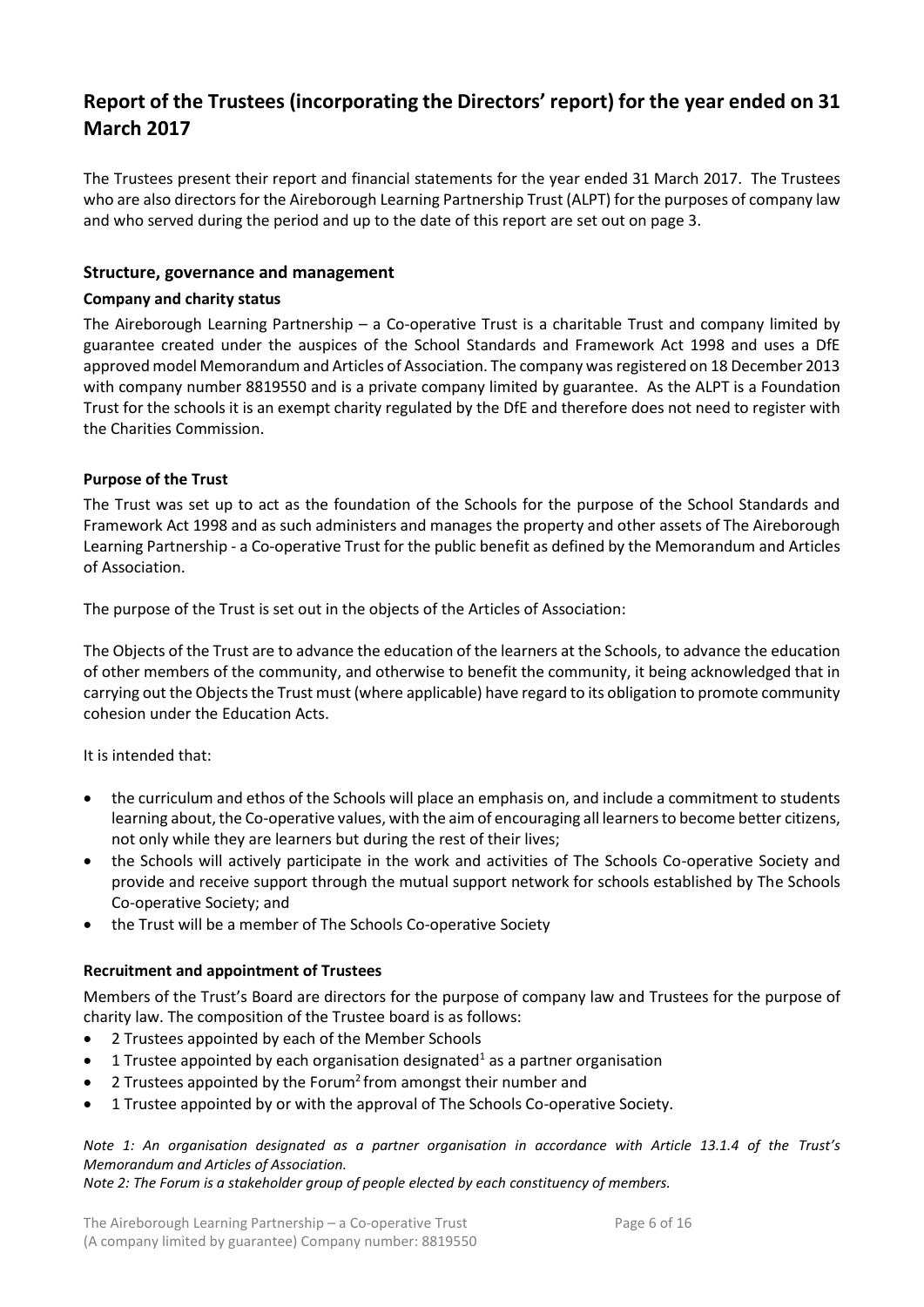#### <span id="page-6-0"></span>**Members**

The subscribers to the Memorandum are the first members of the Trust.

Subject to any restrictions imposed by the Education Acts, membership of the Trust is open to any other individuals or organisations interested in promoting the Objects who qualify for membership of one of the constituencies specified below and are approved by the Trustees and consent in writing to become a member.

The Trust will have the following constituencies of members:

- 1. a learners constituency, open to learners currently registered at any of the Schools
- 2. a parents and carers constituency, open to any parent or registered carer of a learner currently registered at any of the Schools
- 3. a staff constituency, open to any person employed by any of the Schools
- 4. a local community constituency, open to any person who, in the absolute discretion of the Trustees, has a legitimate interest in any of the Schools
- 5. community organisations, open to any organisation , whether statutory, charitable, voluntary, or trading for social or commercial purposes, which in the absolute discretion of the Trustees, has a legitimate interest in any of the Schools

In addition, the Trust may have an Alumni constituency, open to anyone who was at any time a learner registered at any of the Schools.

#### <span id="page-6-1"></span>**Governance**

The Trust Board meets at least three times a year and elects a Chair from amongst its number. During the year ended 31 March 2017 the Chair of the Trustee Board was Alison Anslow. The Trustee Board is responsible for the strategic direction and policy of the Trust.

#### <span id="page-6-2"></span>**Trustees' induction and training**

All Trustees are provided with induction training, including reference to the SOGGS<sup>3</sup> guidance booklet which explains the responsibilities of a charity Trustee and where to find further information about being a company director. Trustees are referred to the Articles of Association of the Trust and required to make themselves familiar with the provisions contained within this document.

#### <span id="page-6-3"></span>**Management**

During the year ended 31 March 2017 the three working parties established by the Trust Board to manage the operational objectives of the Trust were combined and the work undertaken by the Headteachers' group as this was a more effective way of working. The groups that had been set up were designed to work on the following specific areas:

- 1. Teaching and Learning, including Partnership
- 2. Development of Membership, Marketing, Events and Community
- 3. Resources

#### <span id="page-6-4"></span>**Risk Management**

The Trustees have assessed the major risks to which the charity is exposed and continue to monitor the arrangements and systems in place to mitigate those risks. The Trustees seek appropriate advice, for example, through Leeds City Council who are partners of the Trust.

*Note 3: SGOSS is a charity that exists to recruit volunteers with transferable skills to join governing bodies in schools*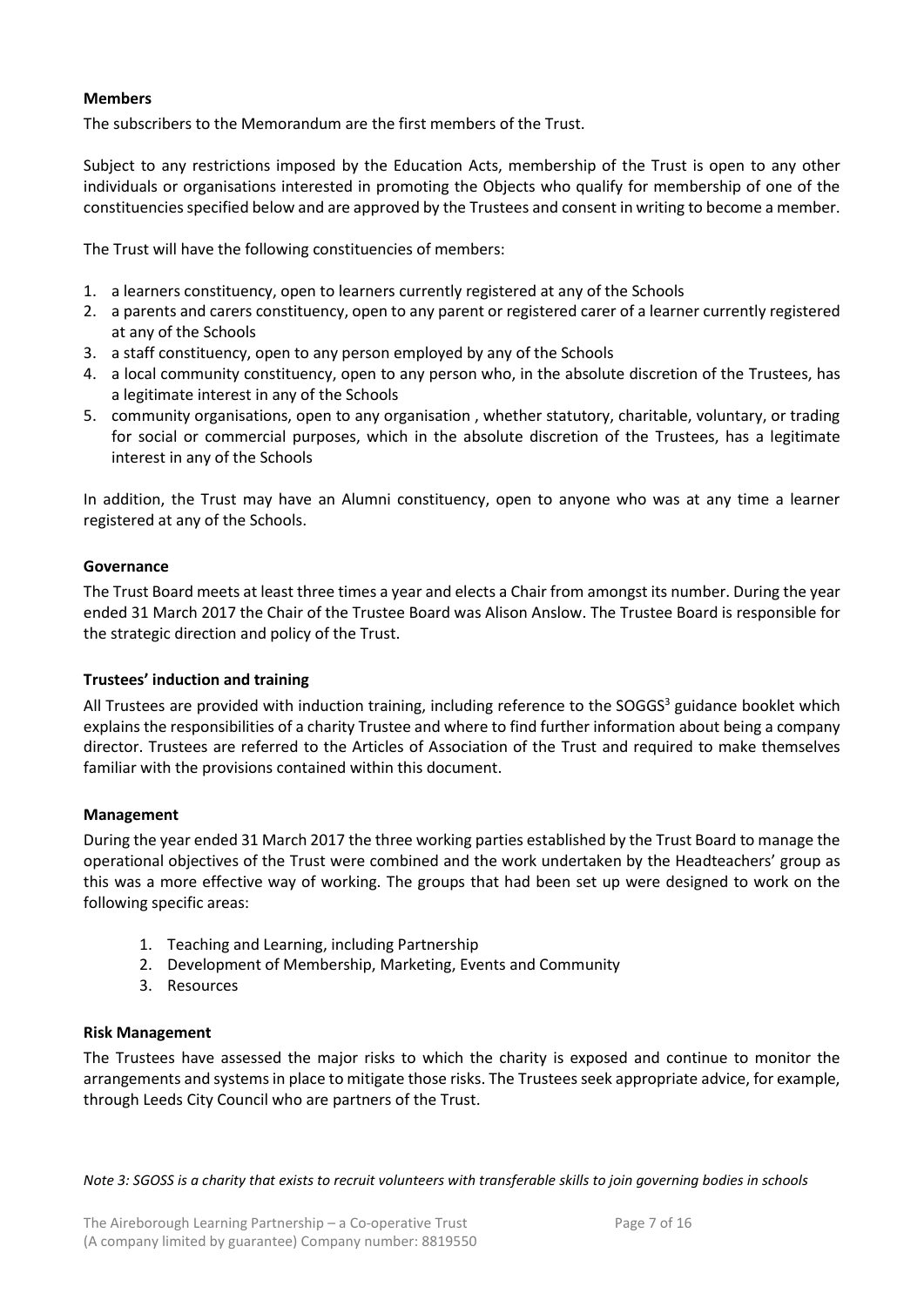#### <span id="page-7-0"></span>**Vision and Values**

#### <span id="page-7-1"></span>**Vision**

During the year the Trust's vision and values were revisited and refreshed and were agreed as:

#### **Making a difference through: collaboration, aspiration, reflection, challenge, inclusiveness and impactfulness.**

#### <span id="page-7-2"></span>**The Co-operative values**

Self-help, self-responsibility, democracy, equality, equity and solidarity.

#### <span id="page-7-3"></span>**The Co-operative principles of membership**

Voluntary and open membership, democratic member control, member economic participation, autonomy and independence, education, training and information, cooperation among members, concern for the community.

#### <span id="page-7-4"></span>**Key objectives**

- to raise standards and attainment for all children in the partnership
- to increase and create vibrant learning opportunities for all
- to create strong working relationships between all co-operative members
- to use resources in a more creative and collaborative way.

#### <span id="page-7-5"></span>**Achievements and Performance**

During the year ended 31 March 2017 the Trustees met three times for formal Trustee board meetings and the Headteachers' group have met a further six times to develop the work on the key areas identified as:

- 1. Teaching and Learning, including Partnership
- 2. Development of Membership, Marketing, Events and Community
- 3. Resources

The Headteachers' group reports back to the Trustee Board through the minutes of the meetings. Reports on these three key areas on the achievements and performance are presented below.

#### <span id="page-7-6"></span>**Teaching and Learning, including Partnership Report**

One key area of work focused on using reading data sets across the Trust to identify areas for schools to prioritise and to identify potential opportunities for collaborative working on specific cohorts across the schools and to aid primary to secondary transition.

The data used was drawn from Fisher Family Trust, RAISEonline and each schools' latest Ofsted report.

Overall findings show that there is high class delivery of KS1 and KS2 work. At KS1 the Trust schools are above the national average across all areas. They are further above average at the expected level rather than the greater depth level. This may mean that talented pupils could be identified earlier. The figures also indicate areas where each school may wish to plan more activity. At KS2 as a Trust the schools are performing above the national average. Provision is good and pupils are doing really well. This information is a very valuable tool in helping schools to plan future activity and is to be developed in to a full report and recommendations. Opportunities are to:

- Identify what work each school is doing at greater depth level. This will be used to develop a good practice and common strand approach for shared action and outcomes.
- Group schools into small groups based on common needs to work in more depth with Tim Richards Schools Improvement Administrator to develop strategies.
- Work with school governors to increase their knowledge in this area.
- Identify areas for the Trust to promote itself and the impact of its work more widely.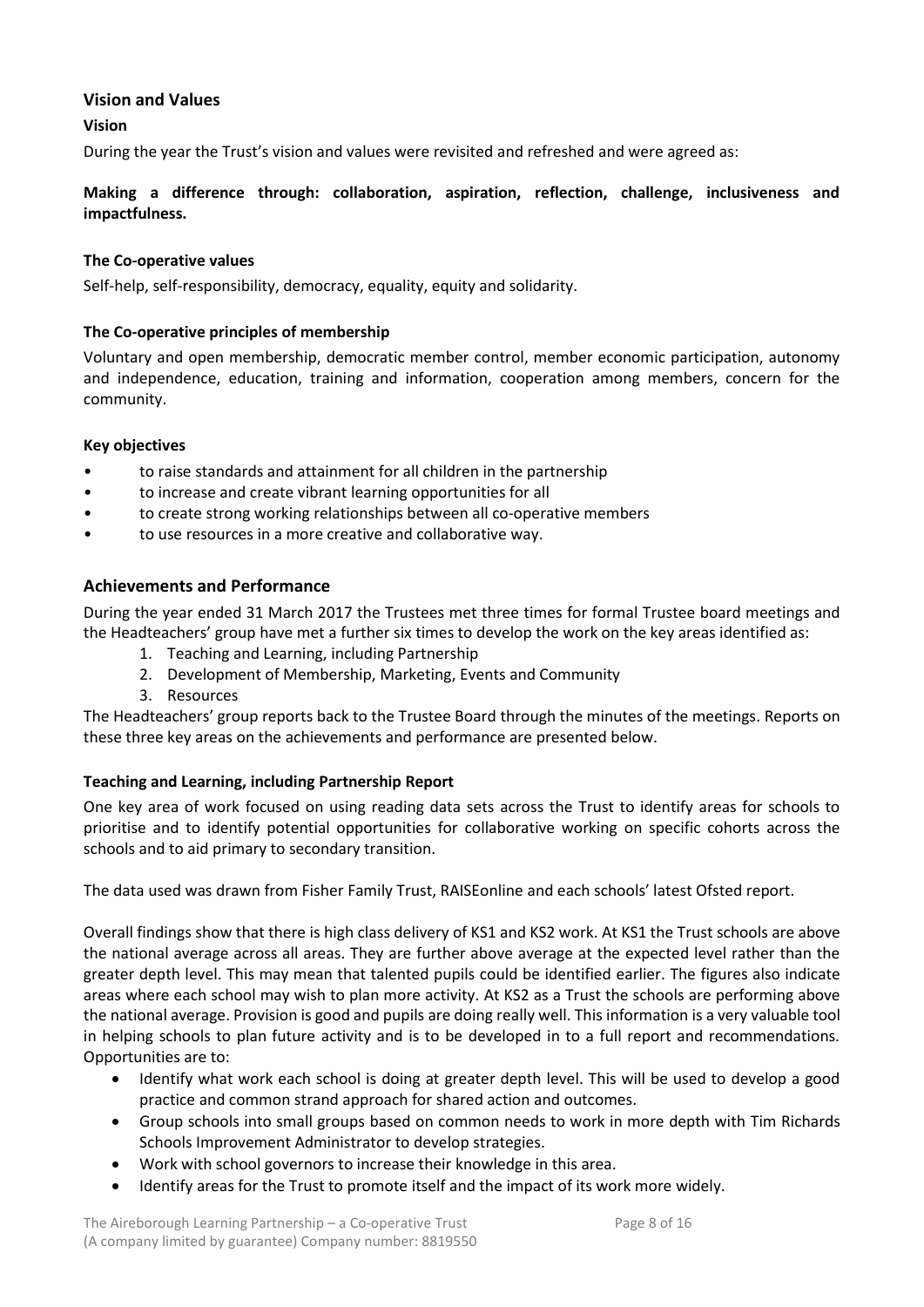In addition the Headteachers' group agreed that drawing up a detailed view of all training available on areas such as moderation groups, subject groups, teach meets etc. would be beneficial and should be addressed during the course of the next year.

Additionally, a programme of learning walks by Headteachers in each other's schools to act as a critical friend and also to share best practice has been introduced. This has worked very well and will be continued.

It was further agreed that all Trust primary schools will adopt the same percentage levels for assessment.

#### <span id="page-8-0"></span>**Development of Membership, Marketing, Events and Community Report**

An Art exhibition was held on 14 & 15 June 2016 at the Trinity Hall in Rawdon to showcase the work of all Trust schools in the local community. This was a successful event which developed the children and young people's sense of belonging to the ALPT. A similar event is being planned for the summer of 2017.

A stakeholder survey was undertaken to understand the awareness and knowledge of the Trust and how it applies to each of the schools was undertaken. The survey attracted a good response with 587 people completing it. The response levels were broadly in line with the makeup of pupils per Trust school although there was a particularly strong response from people identifying themselves as connected with Guiseley School. Overall there were very low levels of negativity but also a low awareness of the Trust with only 45% of respondents reporting knowledge of the Trust. However, there was a lot of commonality between both groups (those already aware and not aware of the ALPT) of what the Trust should be about with the principal areas being shared resources, sharing best practice, being a community and collaboration. Thus survey has been used to help to develop a number of action plans.

A mixed gender 6-a-side football competition was organised for all of the Trust's primary schools with the intention of fostering a feeling of belonging and co-operation as well as friendly competition. The competition was split in to a Year 4 and a Year 5 leagues. Year 12 Btec sports pupils form Benton Park were instrumental in developing the competition and running it on the day which formed an integral part of their course. The Year 4 winners were Yeadon Westfield Juniors with Rawdon Littlemoor as runners up. Rawdon Littlemoor were the Year 5 winners with runners up Rufford Park.

A new logo was designed to better reflect the inclusive approach of the Trust. A new URL was purchased www.alpt.co.uk and the website redesigned and relaunched in November 2016.

#### <span id="page-8-1"></span>**Resources report**

A Trust administrator was appointed at the end of last year and commenced working within the ALPT in April 2016. This has led to improved communications between the members and partners of the APLT and has facilitated an increased level of community activities taking place.

Some joint training sessions were delivered during the year, including Safer Recruitment in addition to the teaching and learning activities. Three training sessions have been agreed for 2017-18 academic year and these will be available to all new staff from Trust schools. The courses will be held at Benton Park and cover Child Safety Basic Awareness, Safer Working Practice and Safer Recruitment.

A review of stationery spending across each of the schools was undertaken. It highlighted that for a number of schools this area of spend is less than originally thought. However, it allowed discussion to take place and a 10% discount was negotiated for all Trust schools from a local supplier.

A presentation to the Headteachers' group on the changes in e-safety policy prompted a view that each school needs to review its policies and work on developing a Trust-wide policy. This is an area to be addressed in the action plans for 2017-18.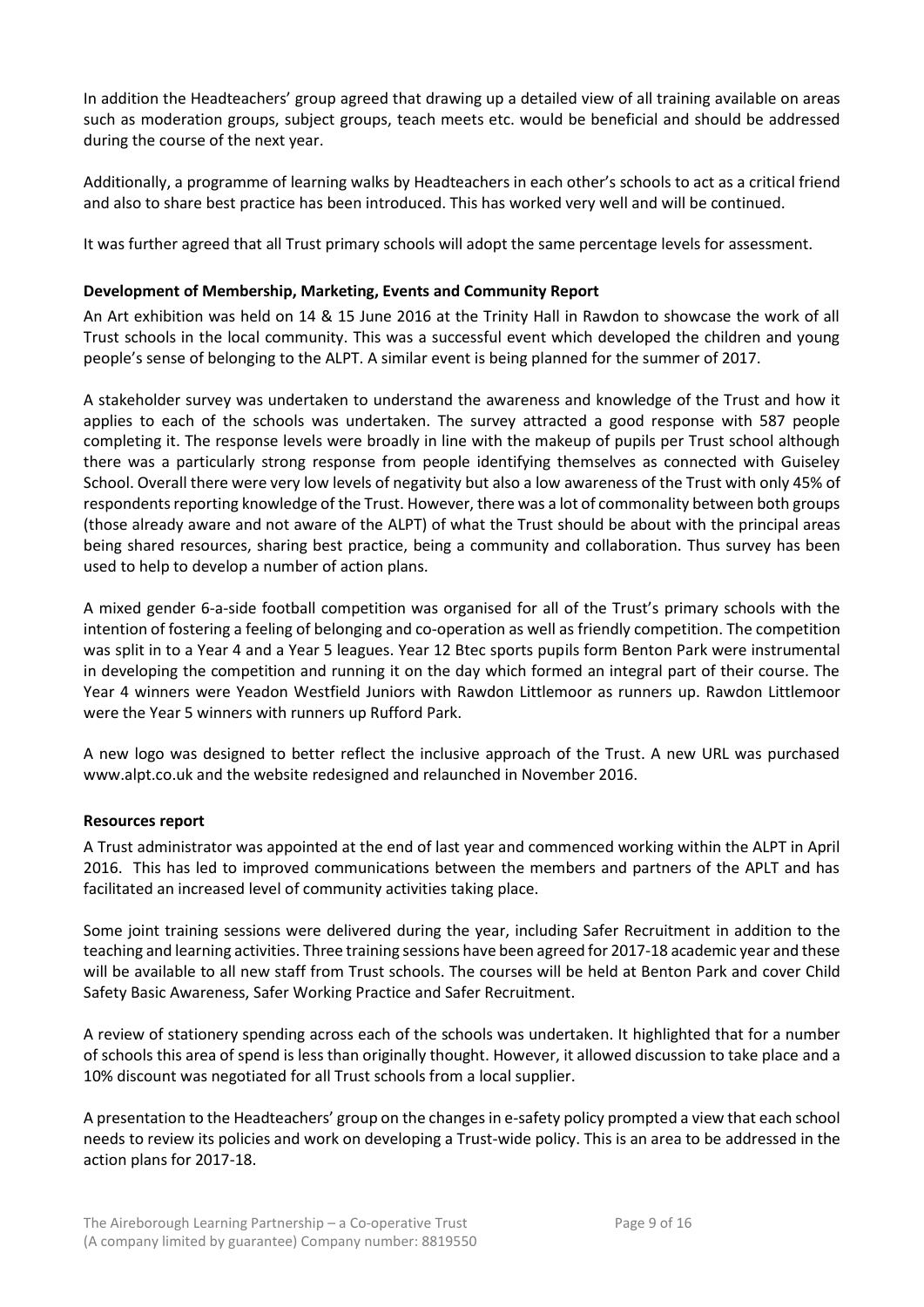The group discussed Schools appeals policies. It was agreed that as Church schools have individual policies and appeal numbers are falling it is currently impractical to have a common Trust policy on appeals, but this will be reviewed if necessary.

#### <span id="page-9-0"></span>**Future plans**

<span id="page-9-1"></span>Another local primary school has sought to join the ALPT as a partner school which will strengthen our community and transition work.

Opportunities to share and collaborate on professional development will be extended.

#### <span id="page-9-2"></span>**Volunteers**

The Trustees again give thanks again to Emma Judson for her work on the Trust's original website, which has been undertaken on a volunteer basis.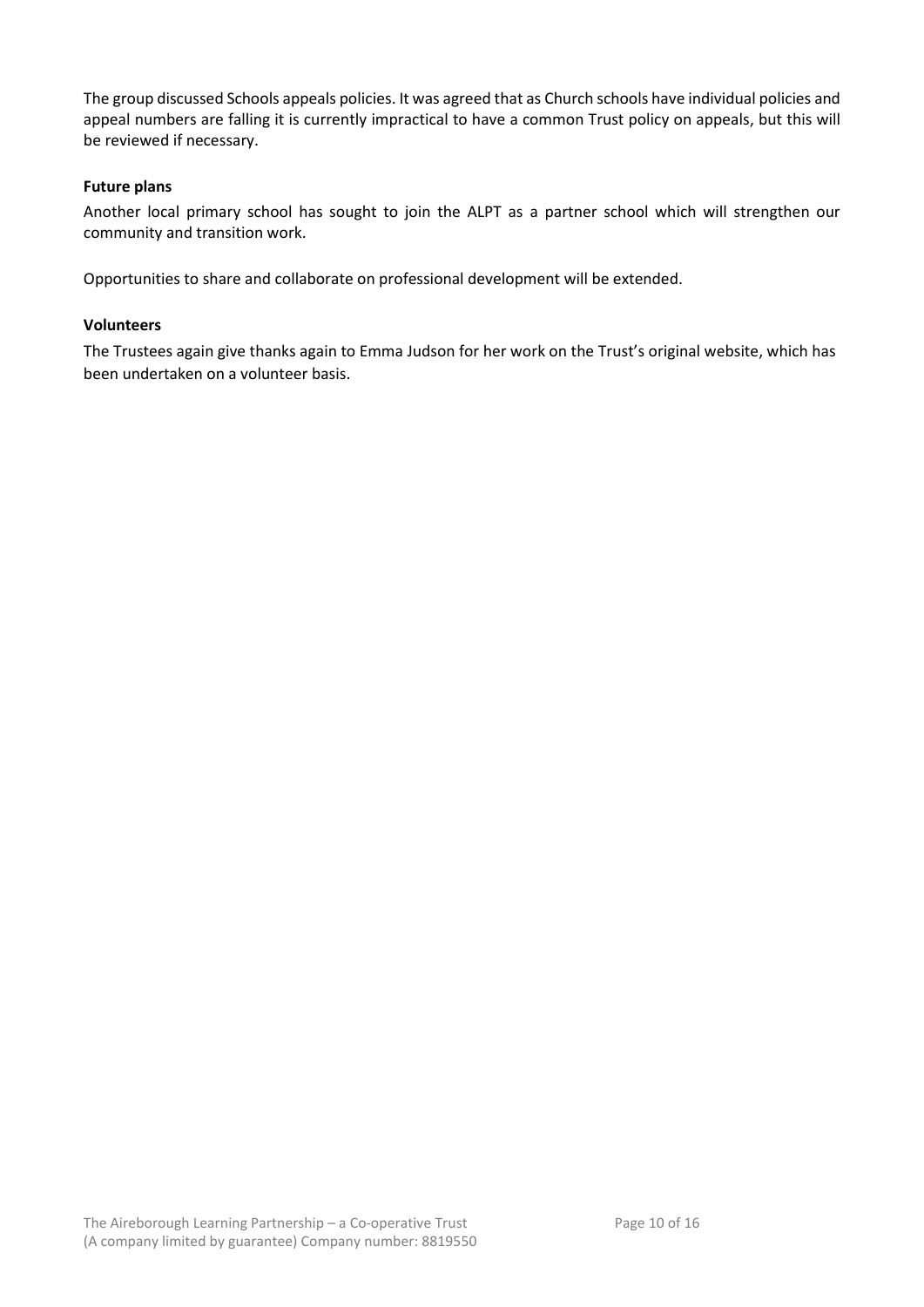### <span id="page-10-0"></span>**Financial Statements**

#### <span id="page-10-1"></span>**Statement of the Trustees' responsibilities**

The Trustees, who are also directors of The Aireborough Learning Partnership – a Co-operative Trust for the purposes of company law, are responsible for preparing the Trustees' annual report and the financial statements in accordance with applicable law and generally accepted accounting practices.

Company law requires the Trustees to prepare financial statements for each financial period which give a true and fair view of the state of affairs of the charitable company and of the incoming resources and application of resources, including the income and expenditure of the charitable company for that period. In preparing these financial statements the Trustees are required to:

- Select suitable accounting policies and apply them consistently
- Observe the methods and principles in the charities SORP (Statement of Recommended Practice)
- Make judgements and estimates that are reasonable and prudent
- State whether applicable UK accounting standards have been followed, subject to any material departures disclosed and explained in the financial statements
- Prepare the financial statements on the going concern basis unless it is inappropriate to presume that the charitable company will continue in operation.

The Trustees are responsible for keeping proper accounting records which disclose with reasonable accuracy at any time the financial position of the charitable company and which enable them to ensure that the financial statements comply with the Companies Act 2006. They are also responsible for safeguarding the assets of the charitable company and hence for taking reasonable steps for the prevention and detection of fraud and other irregularities.

#### **Small company provisions**

This report has been prepared in accordance with the special provisions for small companies under part 15 of the Companies Act 2006.

**On behalf of the Board of Trustees**

**Catherine A Beaton Company Secretary 03 July 2017**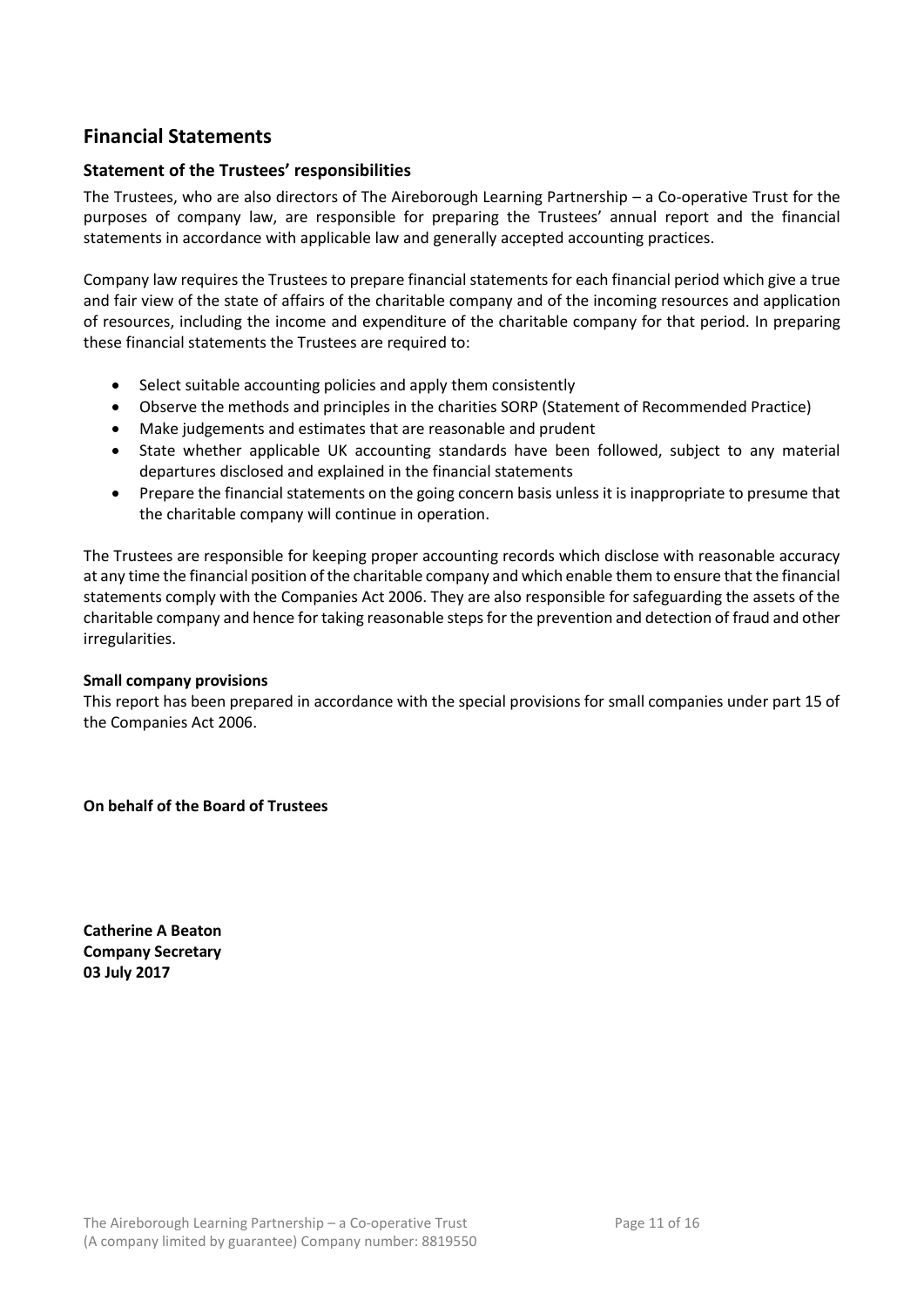<span id="page-11-0"></span>**Statement of financial activities, incorporating the income and expenditure account, for the year ended 31 March 2017**

|                                                  | <b>Notes</b>   | Year ended<br>31 March | Period ended<br>31 March |
|--------------------------------------------------|----------------|------------------------|--------------------------|
|                                                  |                | 2017                   | 2016                     |
|                                                  |                | £                      | £                        |
| <b>Incoming resources</b>                        | 4              |                        |                          |
| Contributions from member and partner schools    |                | 13,200                 | 1,200                    |
| Grants received                                  |                | 400                    | $\Omega$                 |
| <b>Total incoming resources</b>                  |                | 13,600                 | 1,200                    |
| <b>Resources expended</b>                        |                |                        |                          |
| Charitable activities                            | 5              | 781                    | 0                        |
| Governance costs                                 | $\overline{7}$ | 7,058                  | 1,067                    |
| <b>Total resources expended</b>                  |                | 7,839                  | 1,067                    |
| Net incoming/(outgoing) resources for the period |                | 5,761                  | 133                      |
| Total funds brought forward at 01 April 2016     |                | 723                    | 590                      |
| Total funds carried forward at 31 March 2017     |                | 6,484                  | 723                      |

The notes on pages 14 to 16 form an integral part of these financial statements.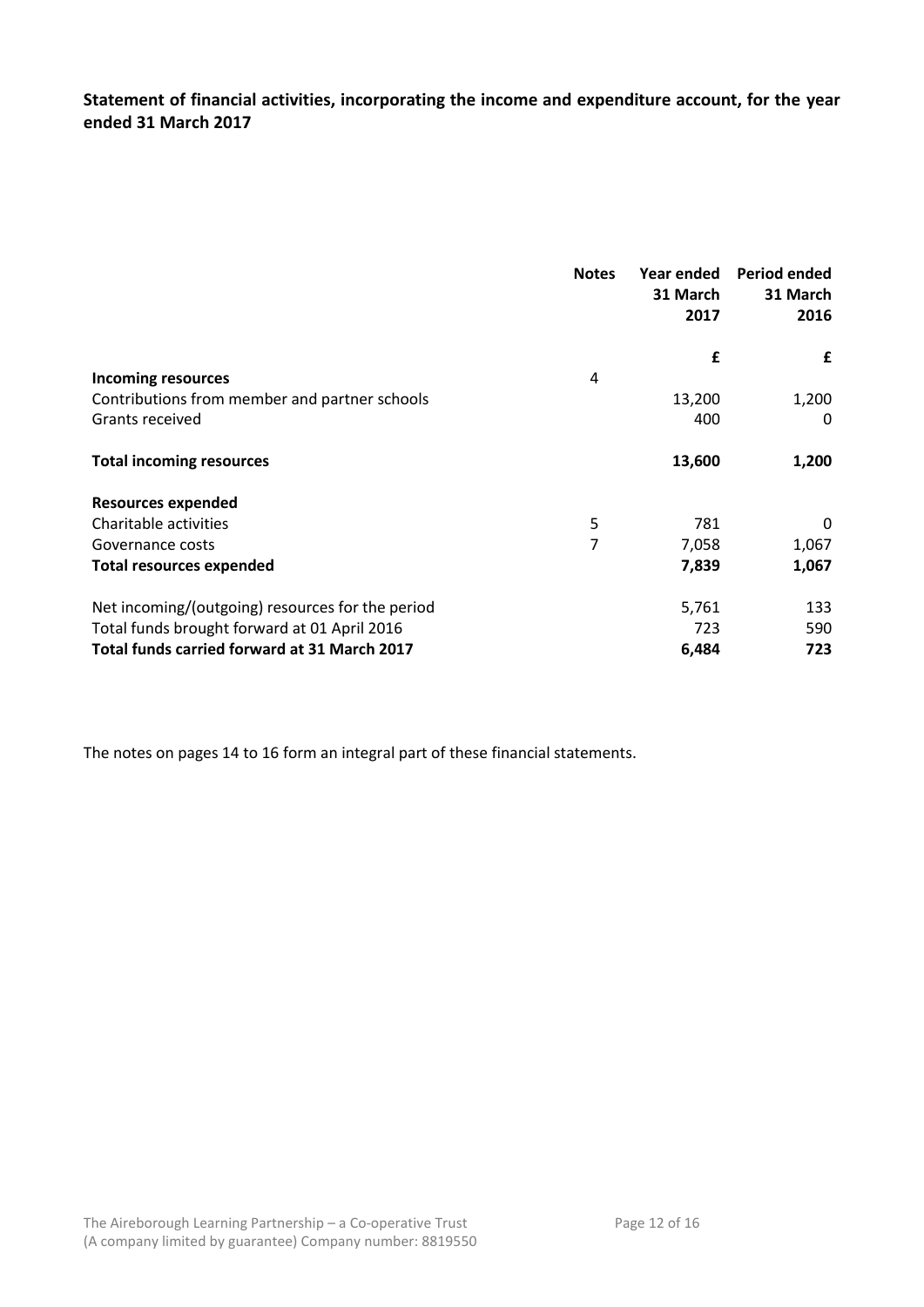#### <span id="page-12-0"></span>**Balance sheet as at 31 March 2017**

|                                                | <b>Notes</b> | 31 March<br>2017 | 31 March<br>2016 |
|------------------------------------------------|--------------|------------------|------------------|
|                                                |              | £                | £                |
| <b>Current assets</b>                          |              |                  |                  |
| Current balance held on account                |              | 6,484            | 0                |
| <b>Contributions due from Trust schools</b>    |              | 0                | 1,200            |
|                                                |              | 6,484            | 1,200            |
| Creditors: amounts falling due within one year | 10           |                  |                  |
| Current balance held on account                |              | 0                | 477              |
| Net current assets                             |              | 6,484            | 723              |
| <b>Net assets</b>                              | 11           | 6,484            | 723              |
| <b>Funds</b>                                   |              |                  |                  |
| Unrestricted income funds                      | 12           | 6,484            | 723              |
| <b>Total funds</b>                             |              | 6,484            | 723              |

In approving these financial statements as Trustees of the company we hereby confirm that:

- 1. for the period stated above the company was entitled to the exemption from audit requirements conferred by section 477 of the Companies Act 2006
- 2. no notice has been deposited at the registered office of the company pursuant to section 476 of the Companies Act 2006 requesting that an audit be conducted for the year ended 31 March 2016
- 3. we acknowledge our responsibilities for:
	- 3.1. ensuring that the company keeps proper accounting records which comply with section 386 of the Companies Act 2006 and
	- 3.2. preparing financial statements which give a true and fair view of the state of affairs of the company at the end of the financial period and of it profit and loss for the period then ended in accordance with the requirements of sections 394 and 395 and which otherwise comply with the provisions of the Companies Act relating to financial statements, so far as applicable to the company.

These financial statements are prepared in accordance with the special provisions of Part 15 of the Companies Act 2006 relating to small companies and in accordance with the Financial Reporting Standard for Smaller Entities (effective April 2008).

The financial statements were approved by the board of on Monday, 03 July 2017 and signed on its behalf by

#### **Alison Anslow Chair of Trustees**

The notes on pages 14 to 16 form an integral part of these financial statements.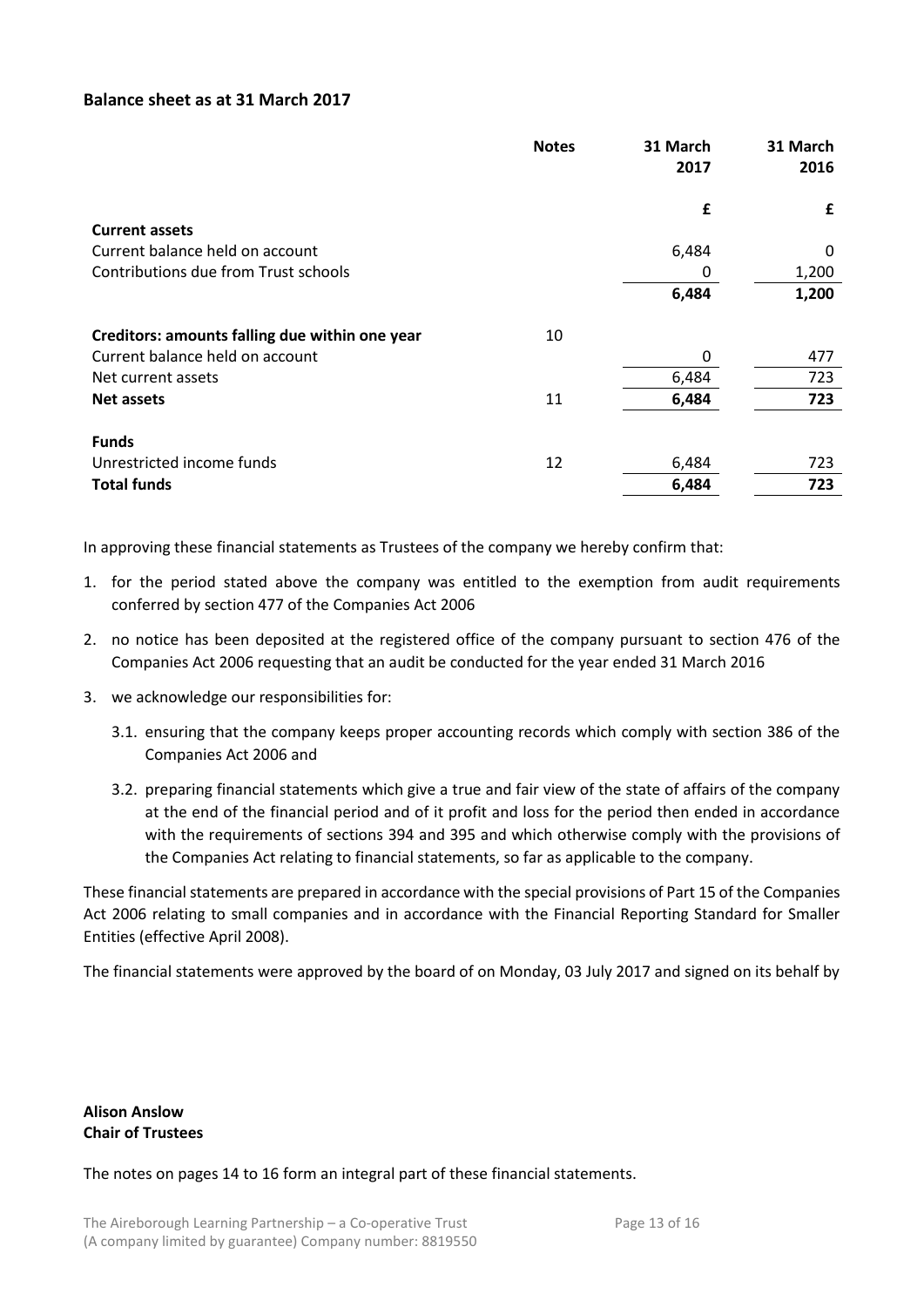#### <span id="page-13-0"></span>**Notes to the accounts**

#### **1. Basis of preparation**

These accounts have been prepared on the basis of historic cost in accordance with Accounting & Reporting by Charities - Statement of Recommended Practice (SORP 2005) and with Accounting Standards and with the Charities Act 1993 and the Companies Act 2006.

#### **2. Accounting policies**

The principal accounting policies are summarised below. The accounting policies have been applied consistently throughout the accounting period.

#### **2.1. Incoming resources**

Incoming resources are included in the Statement of Financial Activities (SoFA) when:

- the charity becomes entitled to the resources
- the Trustees are virtually certain they will receive the resources and
- the monetary value can be measured with sufficient reliability.

Where incoming resources have related expenditure the incoming resources and related expenditure are reported gross in the SoFA.

Grants and donations are only included in the SoFA when the charity has unconditional entitlement to the resources and are recognised in full in the year in which they are receivable.

Income from investments is included in the year in which it is receivable.

Donated services and facilities are only included in incoming resources (with an equivalent amount in resources expended) where the benefit to the charity is reasonably quantifiable, measurable and material. The value placed on these resources is the estimated value to the charity of the service or facility received.

The value of any voluntary help received is not included in the accounts but is described in the Trustees' annual report.

#### **2.2. Resources expended**

Expenditure is recognised on an annual basis as a liability is incurred. Expenditure includes any VAT which cannot be fully recovered and is reported as part of the expenditure to which it relates.

Charitable expenditure comprises those costs incurred by the charity in the delivery of the activities and services for its beneficiaries. It includes both costs that can be allocated directly to such activities and those costs of an indirect nature necessary to support them.

#### **3. Investment income**

There was no investment income received during the period.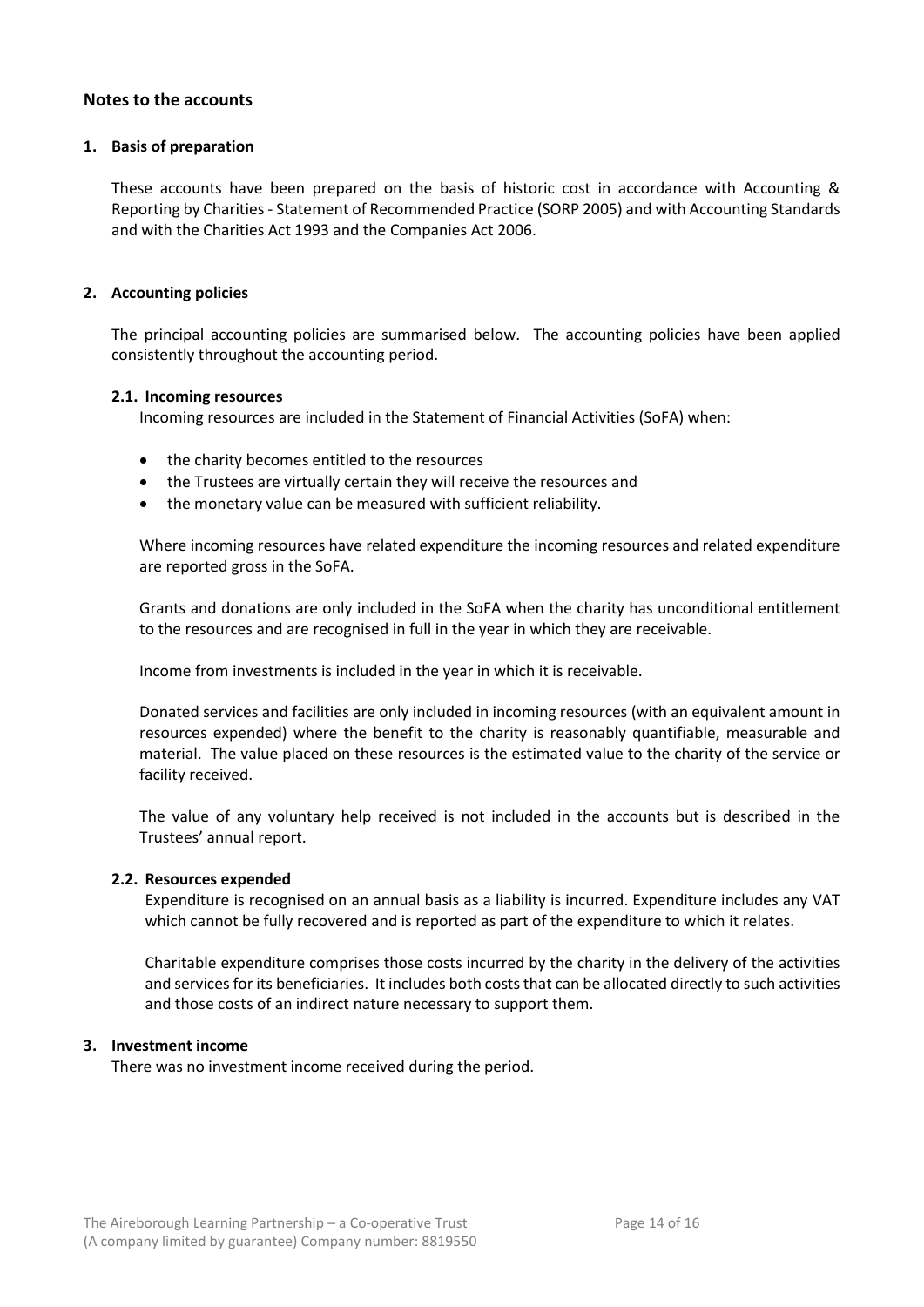#### 4. **Incoming resources from charitable activities**

|                                         | Unrestricted funds | Year ended<br>31 March | <b>Period ended</b><br>31 March |
|-----------------------------------------|--------------------|------------------------|---------------------------------|
|                                         |                    | 2017                   | 2016                            |
| <b>Contributions from Trust schools</b> | £13.200            | £13,200                | £1,200                          |
| Grant received                          | £400               | £400                   | £0                              |
|                                         | £13.600            | £13.600                | £1.200                          |

#### **5. Cost of charitable activities – by fund type**

|                                  | <b>Unrestricted funds</b><br>Year ended |          | Period ended |
|----------------------------------|-----------------------------------------|----------|--------------|
|                                  |                                         | 31 March | 31 March     |
|                                  |                                         | 2017     | 2016         |
| Art Exhibition costs             | £172                                    | £172     | £0           |
| Attendance competition postcards | £359                                    | £359     | £0           |
| Professional development         | £250                                    | £250     | £0           |
|                                  | <u>£781</u>                             | £781     | £0           |

#### **6. Cost of charitable activities - by activity**

|                                  | <b>Activities undertaken</b><br>directly | Year ended<br>31 March<br>2017 | Period ended<br>31 March<br>2016 |
|----------------------------------|------------------------------------------|--------------------------------|----------------------------------|
| Art Exhibition costs             | £172                                     | £172                           | £0                               |
| Attendance competition postcards | £359                                     | £359                           | £0                               |
| Professional development         | £250                                     | £250                           | £0                               |
|                                  | £781                                     | <u>£781</u>                    | £0                               |

#### **7. Governance costs**

|                                | Unrestricted funds | <b>Year Ended 31</b> | Period ended 31   |
|--------------------------------|--------------------|----------------------|-------------------|
|                                |                    | <b>March 2017</b>    | <b>March 2016</b> |
| Salary costs                   | £3,565             | £3,565               | £0                |
| Staff travel                   | £49                | £49                  | £0                |
| Communications                 | £84                | £84                  | £0                |
| &<br>Web<br>website<br>hosting | £655               | £655                 | £35               |
| development                    |                    |                      |                   |
| Meeting costs                  | £1,689             | £1,689               | £19               |
| Company secretary costs        | £1,000             | £1,000               | £1,000            |
| Companies House - Annual       | £13                | £13                  | £13               |
| Return                         |                    |                      |                   |
| Rounding of year-end balance   | £3                 | £3                   | £0                |
|                                | £7,058             | £7,058               | £1,067            |

#### **8. Employees**

Since the start of this financial year the Trust has one employee who is employed through Guiseley School with the associated costs reflected above. No expenses are paid to Trustees.